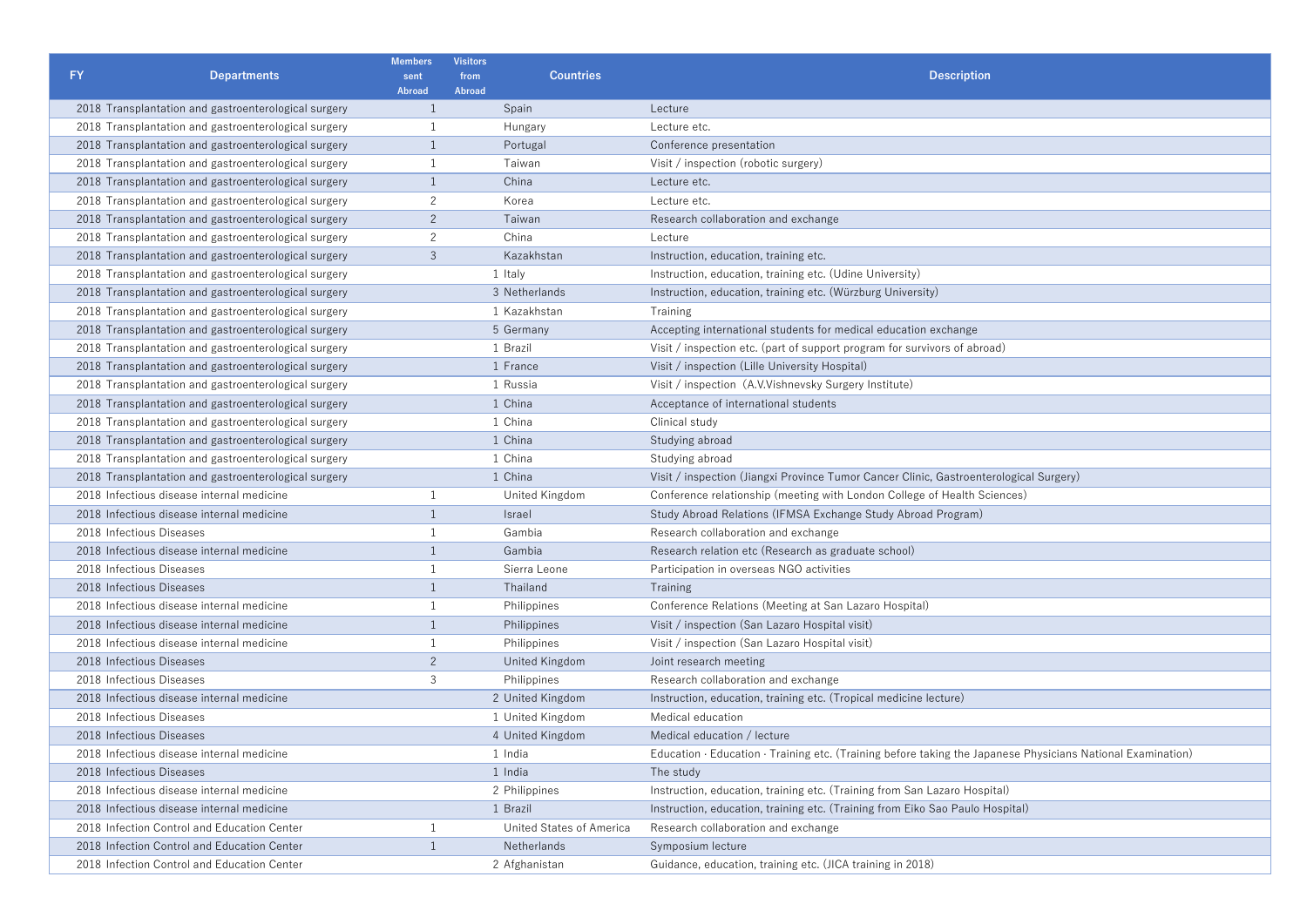| <b>FY</b><br><b>Departments</b>             | <b>Members</b><br>sent<br><b>Abroad</b> | <b>Visitors</b><br>from<br>Abroad | <b>Countries</b>         | <b>Description</b>                                                                                                |
|---------------------------------------------|-----------------------------------------|-----------------------------------|--------------------------|-------------------------------------------------------------------------------------------------------------------|
| 2018 Infection Control and Education Center |                                         | 1 India                           |                          | Guidance, education, training etc. (JICA training in 2018)                                                        |
| 2018 Infection Control and Education Center |                                         | 1 Congo                           |                          | Guidance, education, training etc. (JICA training in 2018)                                                        |
| 2018 Infection Control and Education Center |                                         | 1 Nigeria                         |                          | Guidance, education, training etc. (JICA training in 2018)                                                        |
| 2018 Department of Nursing                  |                                         | 1 Tanzania                        |                          | <b>Facility tour</b>                                                                                              |
|                                             |                                         |                                   |                          | Visit · Inspection etc. (JICA Health Human Resources Guidance ·                                                   |
| 2018 Department of Nursing                  |                                         | 10 Mozambique                     |                          | Practical Capacity Enhancement Project) (ProFORSA 2) Country-Specific Training "Insurance Education"              |
| 2018 Ophthalmology                          |                                         | 1 Egypt                           |                          | Guidance, education, training etc. (From H 26.9.1 to hospital assistant professor)                                |
| 2018 Ophthalmology                          |                                         | 1 Egypt                           |                          | Medical students' clinical practice $\cdot$ research cooperation $\cdot$ clinical training $\cdot$ clinical visit |
| 2018 Ophthalmology                          |                                         | 1 China                           |                          | Research relation etc (Visiting researcher of doctor's official from H30.10)                                      |
| 2018 Denture Prosthesis                     | $\mathbf{1}$                            |                                   | China                    | Lecture etc. (International Symposium for Interface Oral Health Since 2019 (Fujian Medical University)            |
| 2018 Denture Prosthesis                     | $\overline{2}$                          | Italy                             |                          | Conference Relations (The 54 th ISO / TC 106th Annual Meeting)                                                    |
| 2018 Plastic and Reconstructive Surgery     |                                         |                                   | 2 United Arab Emirates   | Exchange studies                                                                                                  |
| 2018 Plastic and Reconstructive Surgery     |                                         |                                   | 3 Germany                | Exchange studies                                                                                                  |
| 2018 Plastic and Reconstructive Surgery     |                                         |                                   | 1 Germany                | Studying abroad                                                                                                   |
| 2018 Plastic and Reconstructive Surgery     |                                         | 1 Korea                           |                          | Exchange studies                                                                                                  |
| 2018 Hematology                             | $\overline{1}$                          |                                   | United States of America | Training                                                                                                          |
| 2018 Hematology                             | $\mathbf{1}$                            |                                   | Korea                    | Cooperation and exchange in radiation medical field                                                               |
| 2018 Hematology                             | $\mathbf{1}$                            |                                   | China                    | Lecture                                                                                                           |
| 2018 Hematology                             | 5                                       |                                   | Korea                    | Lecture etc. (NASHIM, KSH, JSLSG Sympojium)                                                                       |
| 2018 Hematology                             |                                         |                                   | 1 Ukraine                | Cooperation and exchange in radiation medical field                                                               |
| 2018 Hematology                             |                                         |                                   | 2 Kazakhstan             | Cooperation and exchange in radiation medical field                                                               |
| 2018 Hematology                             |                                         |                                   | 1 Germany                | Studying abroad                                                                                                   |
| 2018 Hematology                             |                                         | 2 Brazil                          |                          | Instruction, education, training etc. (NASHIM)                                                                    |
| 2018 Hematology                             |                                         | 2 Belarus                         |                          | Cooperation and exchange in radiation medical field                                                               |
| 2018 Hematology                             |                                         | 1 Russia                          |                          | Cooperation and exchange in radiation medical field                                                               |
| 2018 Hematology                             |                                         | 8 Korea                           |                          | Instruction, education, training etc. (NASHIM)                                                                    |
| 2018 Central Laboratory Diagnostics         | $\overline{2}$                          |                                   | Korea                    | Acceptance of international students for medical education                                                        |
| 2018 Central Laboratory Diagnostics         |                                         | 2 Korea                           |                          | Education                                                                                                         |
| 2018 Central Laboratory Diagnostics         |                                         |                                   | 1 Taiwan                 | Research guidance                                                                                                 |
| 2018 Central Laboratory Diagnostics         |                                         |                                   | 1 Taiwan                 | Research relation etc.                                                                                            |
| 2018 Central Laboratory Diagnostics         |                                         |                                   | 1 Taiwan                 | Research relation etc.                                                                                            |
| 2018 Respiratory Medicine                   |                                         |                                   | Singapore                | Research relationship etc. (Academic participation)                                                               |
| 2018 Respiratory Medicine                   | $\overline{c}$                          |                                   | United States of America | Research relationship etc. (Academic participation)                                                               |
| 2018 Respiratory Medicine                   | 2                                       |                                   | Thailand                 | Training                                                                                                          |
| 2018 Respiratory Medicine                   |                                         |                                   | 1 Thailand               | Training                                                                                                          |
| 2018 Respiratory Medicine                   |                                         | 1 Korea                           |                          | Studying abroad                                                                                                   |
| 2018 Department of Emergency Center         |                                         |                                   | United States of America | Training                                                                                                          |
| 2018 Department of Emergency Center         | $\mathbf{1}$                            |                                   | Austria                  | Lecture                                                                                                           |
| 2018 Department of Emergency Center         |                                         | 1 China                           |                          | Clinical visit                                                                                                    |
| 2018 Department of Emergency Center         |                                         | 1 China                           |                          | Visit / inspection                                                                                                |
| 2018 International Hibakusha Medical Center |                                         | 2 Brazil                          |                          | Instruction, education, research, etc.                                                                            |
| 2018 Obstetrics and Gynecology              |                                         |                                   | 19 Kazakhstan            | Accepting international students for medical education exchange                                                   |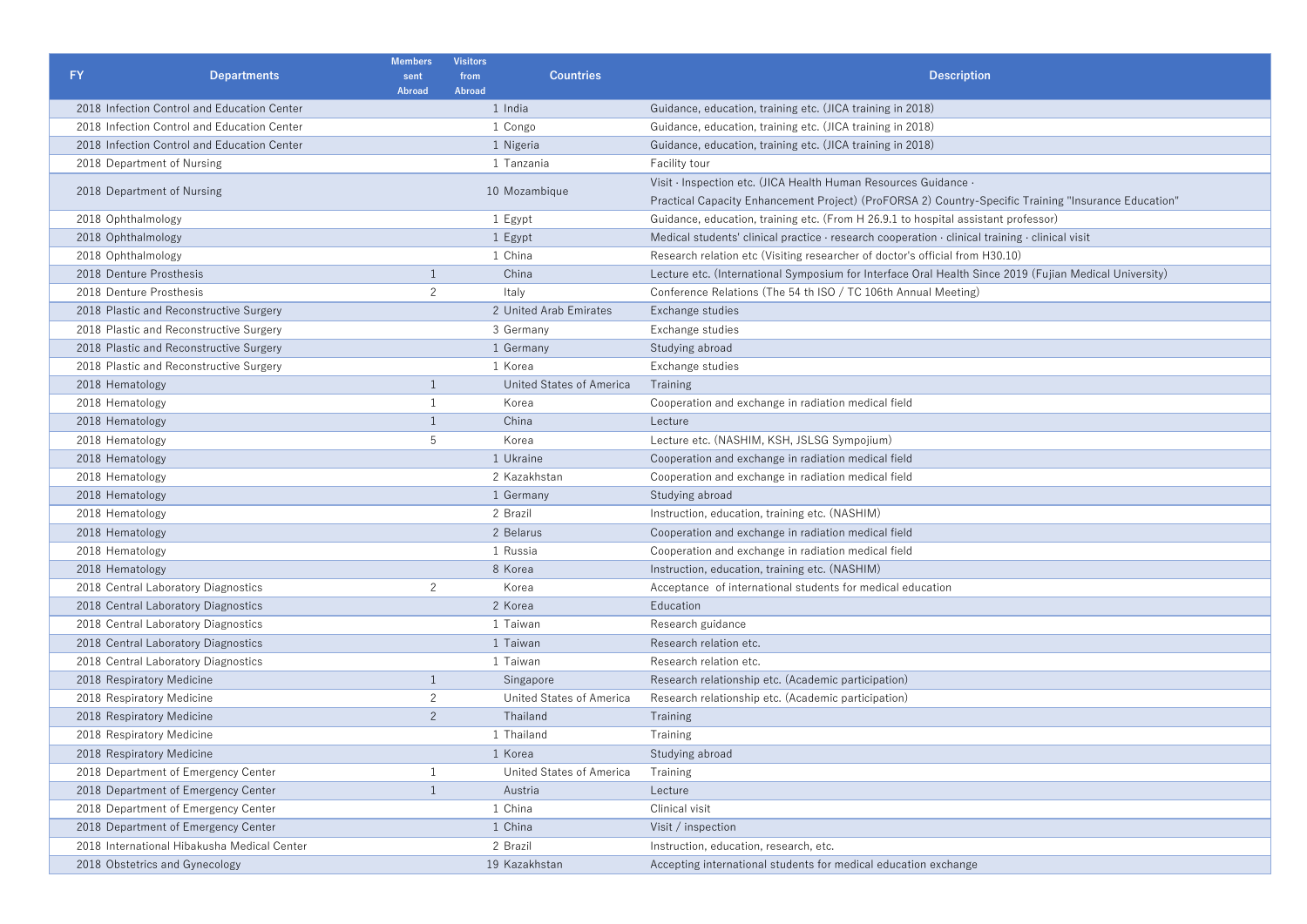| <b>FY</b>                        | <b>Departments</b>                        | <b>Members</b><br>sent | <b>Visitors</b><br>from<br><b>Countries</b> | <b>Description</b>                                                             |  |
|----------------------------------|-------------------------------------------|------------------------|---------------------------------------------|--------------------------------------------------------------------------------|--|
|                                  |                                           | <b>Abroad</b>          | Abroad                                      |                                                                                |  |
| 2018 Obstetrics and Gynecology   |                                           |                        | 2 Germany                                   | Accepting international students for medical education exchange                |  |
| 2018 Obstetrics and Gynecology   |                                           |                        | 12 Korea                                    | Accepting international students for medical education exchange                |  |
| 2018 Obstetrics and Gynecology   |                                           |                        | 3 China                                     | Accepting international students for medical education exchange                |  |
|                                  | 2018 Dental preservation treatment room   |                        | 1 Bangladesh                                | Studying abroad                                                                |  |
| 2018 Dental prosthodontics field |                                           | 3                      | United Kingdom                              | Research collaboration and exchange                                            |  |
| 2018 Periodontal dentistry       |                                           |                        | 1 Bangladesh                                | Research work                                                                  |  |
| 2018 Periodontal dentistry       |                                           |                        | 1 Philippines                               | Research work                                                                  |  |
|                                  | 2018 Otolaryngology Head and Neck Surgery |                        | 2 Germany                                   | Acceptance of international students                                           |  |
|                                  | 2018 Otolaryngology Head and Neck Surgery |                        | 1 Germany                                   | Instruction, education, training etc. (accepted from Würzburg University)      |  |
| 2018 Surgical Oncology           |                                           | $\overline{1}$         | United States of America                    | Study abroad                                                                   |  |
| 2018 Surgical Oncology           |                                           |                        | 1 Germany                                   | Accepting international students for medical education exchange                |  |
| 2018 Surgical Oncology           |                                           |                        | 1 France                                    | Accepting international students for medical education exchange                |  |
| 2018 Surgical Oncology           |                                           |                        | 1 Korea                                     | Accepting international students for medical education exchange                |  |
| 2018 Cardiovascular Medicine     |                                           |                        | 2 United Arab Emirates                      | Acceptance of international students                                           |  |
| 2018 Cardiovascular Medicine     |                                           |                        | 2 Korea                                     | Study abroad relations (accepted from Gyeongsangg University)                  |  |
| 2018 Pediatrics                  |                                           |                        | United States of America                    | Conference relationship (participate in CMV Public Health & Policy Conference) |  |
| 2018 Pediatrics                  |                                           |                        | India                                       | Participated in International Pediatric Neuroscience                           |  |
| 2018 Pediatrics                  |                                           |                        | Hellenic Republic                           | European Society for Paediatric Endocrinology 2018 Society Poster Presentation |  |
| 2018 Pediatrics                  |                                           |                        | Philippines                                 | Participation in the 14th Congress of the Asian Society for Pediatric Research |  |
| 2018 Pediatrics                  |                                           | $\overline{2}$         | Viet Nam                                    | Conference relationship (research related meeting)                             |  |
| 2018 Pediatrics                  |                                           | $\overline{2}$         | Viet Nam                                    | Joint research meeting                                                         |  |
| 2018 Pediatrics                  |                                           |                        | 1 France                                    | Clinical training of medical students                                          |  |
| 2018 Pediatrics                  |                                           |                        | 1 Korea                                     | Clinical training of medical students                                          |  |
| 2018 Pediatrics                  |                                           |                        | 1 China                                     | Studying abroad                                                                |  |
|                                  | 2018 Department of Pediatric Dentistry    | $\overline{1}$         | India                                       | Research collaboration and exchange                                            |  |
|                                  | 2018 Department of Pediatric Dentistry    | $\overline{1}$         | Thailand                                    | Other (conference)                                                             |  |
|                                  | 2018 Department of Pediatric Dentistry    | 1                      | Korea                                       | Research collaboration and exchange                                            |  |
|                                  | 2018 Department of Pediatric Dentistry    |                        | 1 Korea                                     | Research relationship etc. (Collaborative research)                            |  |
|                                  | 2018 Gastroenterology and Hepatology      | 1                      | United States of America                    | Visit · Inspection etc.                                                        |  |
|                                  | 2018 Gastroenterology and Hepatology      | $\overline{2}$         | United States of America                    | Studying abroad                                                                |  |
|                                  | 2018 Gastroenterology and Hepatology      |                        | 1 France                                    | Clinical visit                                                                 |  |
|                                  | 2018 Gastroenterology and Hepatology      |                        | 2 Korea                                     | Clinical visit                                                                 |  |
|                                  | 2018 Gastroenterology and Hepatology      |                        | 1 China                                     | Visit · Inspection etc.                                                        |  |
| 2018 Cardiovascular Surgery      |                                           |                        | 1 Germany                                   | Acceptance of international students                                           |  |
| 2018 Cardiovascular Surgery      |                                           |                        | 1 Germany                                   | Studying abroad                                                                |  |
| 2018 Cardiovascular Surgery      |                                           |                        | 1 France                                    | Acceptance of international students                                           |  |
| 2018 Nephrology                  |                                           |                        | 1 Korea                                     | Clinical training of medical students                                          |  |
| 2018 Nephrology                  |                                           |                        | 2 Korea                                     | Instruction, education, research, etc.                                         |  |
| 2018 Orthopedic Surgery          |                                           | -1                     | Netherlands                                 | Training                                                                       |  |
| 2018 Orthopedic Surgery          |                                           | 1                      | Singapore                                   | Instruction, education, research, etc.                                         |  |
| 2018 Orthopedic Surgery          |                                           | 1                      | Germany                                     | Instruction, education, research, etc.                                         |  |
| 2018 Orthopedic Surgery          |                                           | $\mathbf{1}$           | Philippines                                 | Instruction, education, research, etc.                                         |  |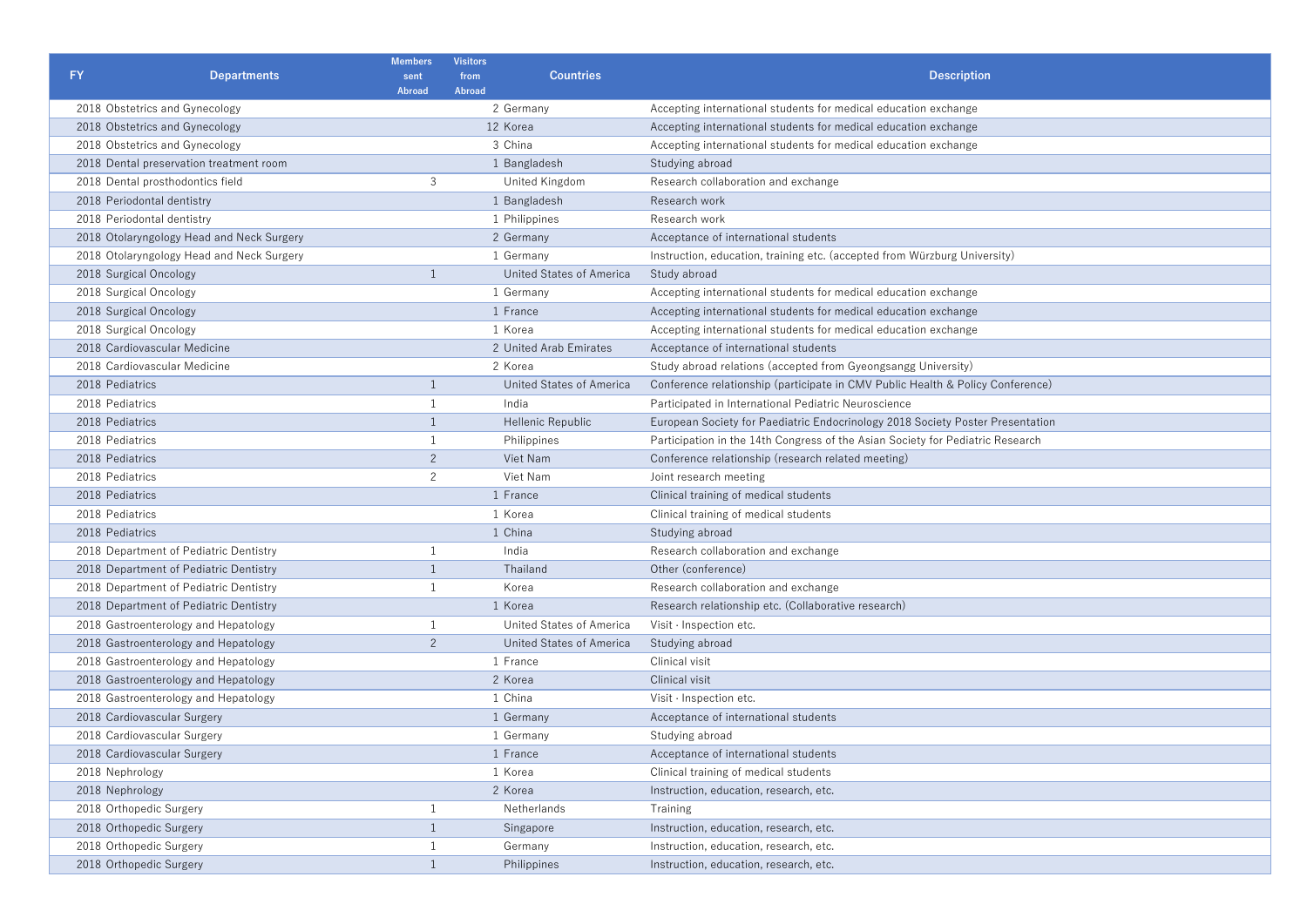| FY.                                 |                                                    | <b>Members</b>        | <b>Visitors</b><br>from | <b>Countries</b>           |                                                                        |  |
|-------------------------------------|----------------------------------------------------|-----------------------|-------------------------|----------------------------|------------------------------------------------------------------------|--|
|                                     | <b>Departments</b>                                 | sent<br><b>Abroad</b> | <b>Abroad</b>           |                            | <b>Description</b>                                                     |  |
| 2018 Orthopedic Surgery             |                                                    | 1                     |                         | France                     | Studying abroad                                                        |  |
| 2018 Orthopedic Surgery             |                                                    | $\mathbf{1}$          | Malaysia                |                            | Instruction, education, research, etc.                                 |  |
| 2018 Orthopedic Surgery             |                                                    | 1                     | United Mexican States   |                            | Instruction, education, research, etc.                                 |  |
| 2018 Orthopedic Surgery             |                                                    | $\mathbf{1}$          | Korea                   |                            | Instruction, education, research, etc.                                 |  |
| 2018 Orthopedic Surgery             |                                                    | 1                     |                         | Hong Kong                  | Symposium lecture                                                      |  |
| 2018 Orthopedic Surgery             |                                                    | $\overline{2}$        |                         | United States of America   | Training                                                               |  |
| 2018 Orthopedic Surgery             |                                                    | $\overline{c}$        |                         | Singapore                  | Training                                                               |  |
| 2018 Orthopedic Surgery             |                                                    | $\overline{2}$        |                         | Sweden                     | Instruction, education, research, etc.                                 |  |
| 2018 Orthopedic Surgery             |                                                    | $\overline{c}$        |                         | Spain                      | Instruction, education, research, etc.                                 |  |
| 2018 Orthopedic Surgery             |                                                    | $\overline{3}$        |                         | Canada                     | Instruction, education, research, etc.                                 |  |
| 2018 Orthopedic Surgery             |                                                    | 3                     |                         | Thailand                   | Instruction, education, research, etc.                                 |  |
| 2018 Orthopedic Surgery             |                                                    | $\overline{4}$        |                         | United States of America   | Instruction, education, research, etc.                                 |  |
| 2018 Orthopedic Surgery             |                                                    |                       |                         | 1 Germany                  | Acceptance of international students                                   |  |
| 2018 Orthopedic Surgery             |                                                    |                       |                         | 1 Germany                  | Studying abroad                                                        |  |
| 2018 Orthopedic Surgery             |                                                    |                       |                         | 1 China                    | Visit / inspection                                                     |  |
| 2018 Neuropsychiatry                |                                                    |                       |                         | 1 Korea                    | Research related (accepted from Keio University)                       |  |
| 2018 General examination department |                                                    |                       | 1 Brazil                |                            | Visit / inspection                                                     |  |
| 2018 Endocrinology and Metabolism   |                                                    |                       | 1 Ukraine               |                            | Clinical visit                                                         |  |
| 2018 Endocrinology and Metabolism   |                                                    |                       | 1 Belarus               |                            | Clinical visit                                                         |  |
| 2018 Neurosurgery                   |                                                    | 2                     | Hungary                 |                            | Research relationship etc (Collaborative research meeting)             |  |
| 2018 Neurosurgery                   |                                                    | 3                     | Hungary                 |                            | Research relationship etc (Collaborative research meeting)             |  |
| 2018 Neurosurgery                   |                                                    |                       | 3 Germany               |                            | Accepting international students for medical education exchange        |  |
| 2018 Neurosurgery                   |                                                    |                       |                         | 1 Germany                  | Studying abroad                                                        |  |
| 2018 Neurosurgery                   |                                                    |                       |                         | 1 Korea                    | Accepting international students for medical education exchange        |  |
| 2018 Neurosurgery                   |                                                    |                       |                         | 1 China                    | Acceptance of international students                                   |  |
| 2018 Neurology and Strokology       |                                                    |                       |                         | 1 United Arab Emirates     | Accepting international students for medical education exchange        |  |
| 2018 Neurology and Strokology       |                                                    |                       |                         | 1 Korea                    | Accepting international students for medical education exchange        |  |
| 2018 Urology                        |                                                    |                       | 1 Germany               |                            | Exchange studies                                                       |  |
| 2018 Urology                        |                                                    |                       | 1 France                |                            | Exchange studies                                                       |  |
| 2018 Department of Pathology        |                                                    | $\mathbf{1}$          |                         | United States of America   | <b>Clinical Training</b>                                               |  |
| 2018 Department of Pathology        |                                                    |                       |                         | 3 United States of America | Lecture                                                                |  |
| 2018 Department of Pathology        |                                                    |                       |                         | 1 Congo                    | Acceptance of international students                                   |  |
| 2018 Department of Pathology        |                                                    |                       |                         | 1 Viet Nam                 | Acceptance of international students                                   |  |
| 2018 Department of Pathology        |                                                    |                       |                         | 2 Myanmar                  | Acceptance of international students                                   |  |
| 2018 Radiology                      |                                                    |                       |                         | 2 United Arab Emirates     | Accepting international students for medical education exchange        |  |
| 2018 Radiology                      |                                                    |                       |                         | 1 Germany                  | Accepting international students for medical education exchange        |  |
| 2018 Radiology                      |                                                    |                       |                         | 1 Germany                  | Studying abroad                                                        |  |
| 2018 Anesthesiology                 |                                                    | $\mathbf{1}$          | Ireland                 |                            | Conference relationship                                                |  |
| 2018 Anesthesiology                 |                                                    | 1                     |                         | Belgium                    | Conference relationship                                                |  |
| 2018 Anesthesiology                 |                                                    |                       |                         | 1 Korea                    | Accepting international students for medical education exchange        |  |
|                                     | 2018 Clinical Oncology Department / Center         | 3                     |                         | Mongolia                   | Lecture and lecture at JICA's grassroots technical cooperation project |  |
|                                     | 2018 Rheumatoid Collagen Disease Internal Medicine |                       |                         | 1 Viet Nam                 | Studying abroad                                                        |  |